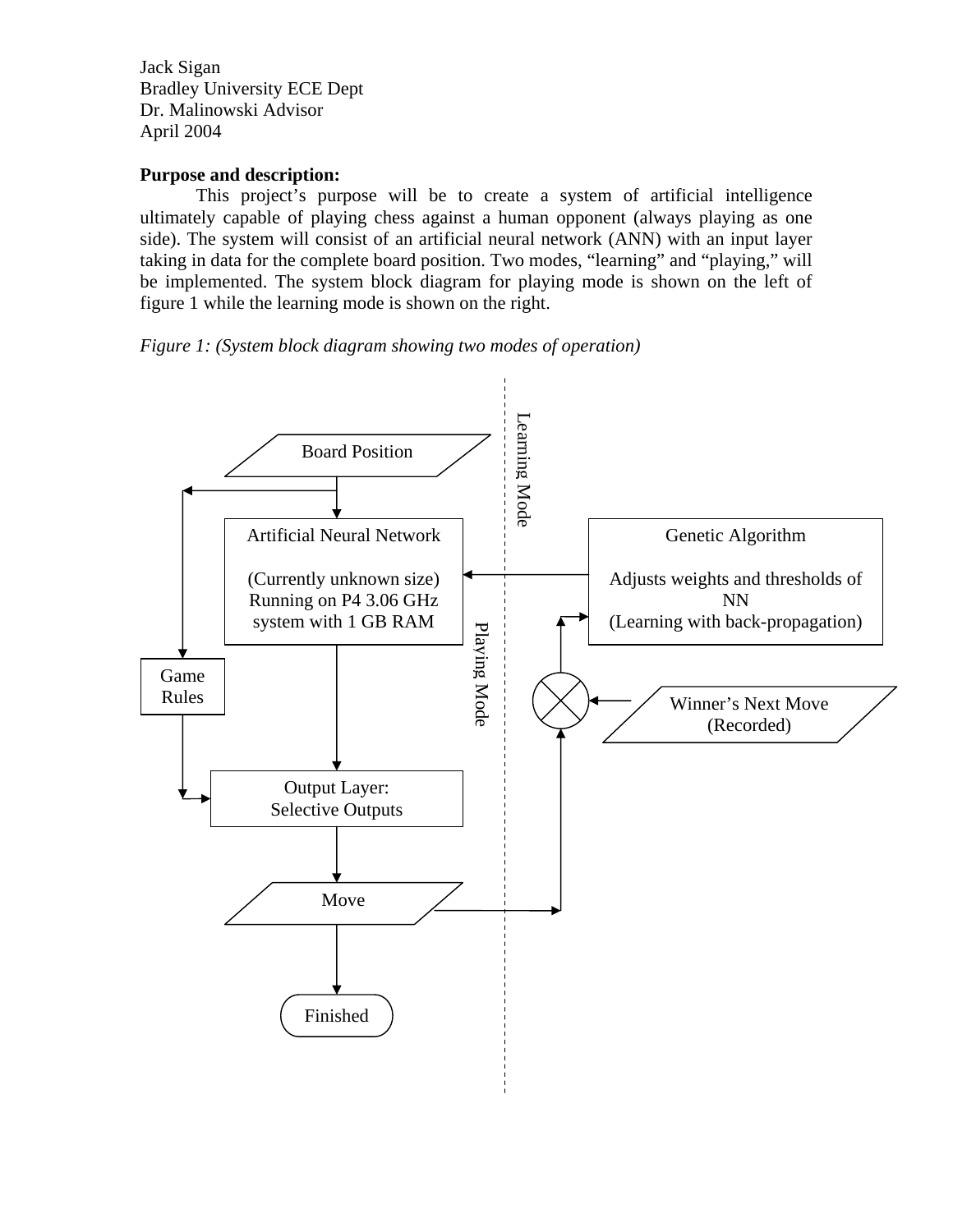The output layer of the ANN will have connections to additional logic holding basic chess rules, to ensure that all moves fit within the constraints of the game. See figure 2 for a proposed output neuron model. By applying "1" or "0" to the E input of the neuron model, the output can be enabled or disabled. Each possible board position change (4032 of them in all) will have a dedicated output neuron. Moves which are illegal, invalid, or impossible by the rules of chess will have a value of 0 assigned to the E input, ensuring such moves are not made.

*Figure 2: (Proposed output layer neuron model)* 



The neural network will be taught the game through automated supervised learning with the input of potentially millions of recorded games (in "portable game notation" PGN files). Millions of recorded games (gigabytes worth) are widely available on the internet as archives, and merely need to be converted to a form suitable for ANN learning. The wide availability of sample data should offer a high potential to adequately train the network.

The system will learn through a system of back propagation with the application of a genetic algorithm. To explain this further, consider an output vector consisting of numerous floating point values between 0 and 1, representing possible chess moves. The move the ANN would like to make will be the highest value in the vector. To teach the network, the desired output will be forced to be the highest element in the vector by changing the weights and thresholds of selected neurons in the hidden and output layers.